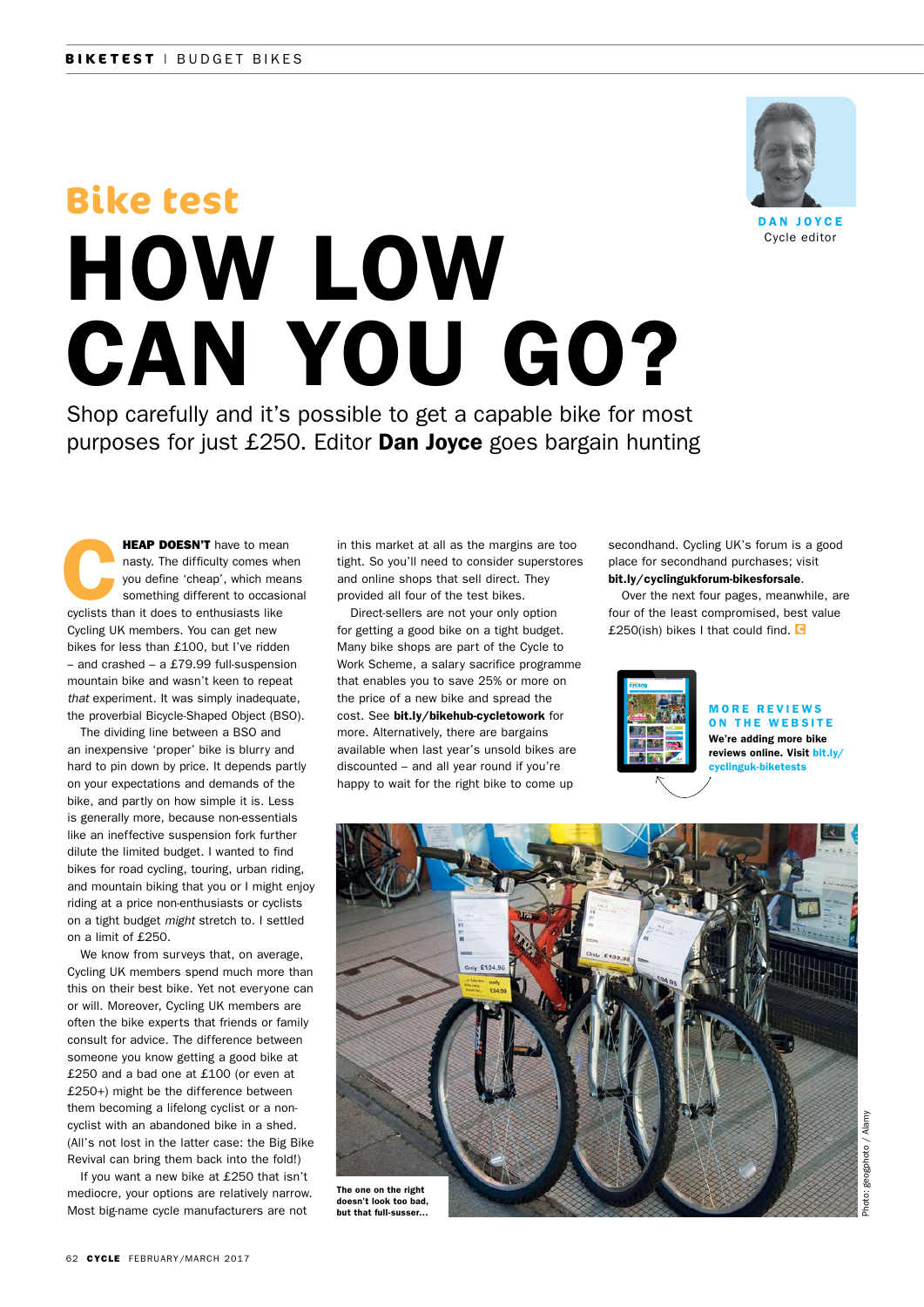# BUDGET BIKES | **BIKETEST**

# WIGGLE ROAD BIKE **Road bike**

**NTIL I DISCOVERED** Wiggle's<br>prosaically-named Road Bike, I<br>forgotten that Shimano's STI br prosaically-named Road Bike, I had forgotten that Shimano's STI brifters had trickled down to the entry-level Tourney groupset. But here they are, feeling like Sora shifters from a few years ago: you swipe the brake lever to go up in sprocket/chainring size and press the little 'mouse ear' on the brake hood to go down in size. Shifts weren't exactly slick but didn't miss a beat during the test.

If you buy them separately, these levers have an RRP of £99.99, 40% of this bike's budget. Yet the rest of the bike shows few signs of corner cutting. The economies are the sort you might expect: the rear wheel has a threaded hub with a 7-speed freewheel; the chainset is 175mm rather than 170mm; the handlebar isn't as ergonomic as a more expensive compact drop. (I'd fit a shorter stem to offset the long stretch to the hoods.)

I was going to criticise the budget Kenda tyres, as their rubber isn't very grippy on wet tarmac; I slid the rear wheel alarmingly

sideways on a tight S-bend over a bridge. But that's partly my fault: I was riding it like I'd ride a bike with expensive dual-compound tyres. I forgot I was on a £250 bike because it doesn't feel cheap.

# FRAME & FORK

The aluminium frame and steel fork have fairly standard road bike geometry and aren't unduly heavy. There are even fittings for a rear rack and mudguards, although like many road bikes at any price, mudguard clearance is compromised by short-drop brakes. There's toe overlap too, for which those long cranks are partly to blame.

If the frame and fork were designed around mid-drop brakes, such as the inexpensive Miche Performance 57mm, this Wiggle would make a great all-purpose road bike for beginners or a practical winter bike for enthusiasts. As it is, it's nevertheless a bargain starter road bike for better weather. It's available in a wide range of sizes too. C

Below: Trickle down technology: now even Tourney offers STI brifters!



# **Tech Spec**



# **WIGGLE ROAD BIKE**

### PRICE: £250

SIZES: XS-XL (M tested) WEIGHT: 11.17kg (inc pedals) FRAME & FORK: 6061 aluminium frame with fittings for 2 bottles, mudguard/ rear rack. Steel fork with mudguard eyelets

WHEELS: 25-622 Kenda K1018-025 tyres, double-wall aluminium rims, 32×3 2.0mm spokes, unbranded QR hubs (threaded rear)

**MISSION: flat pedals (swapped)** for my Shimano M520 SPDs), 175mm Prowheel 50-34 chainset, CH52 square taper bottom bracket, KMC Z51 chain, Shimano Tourney 14-28 7-speed freewheel. Shimano Tourney shifters and derailleurs. 14 ratios, 33-96in BRAKING: Tektro R312 short-reach callipers

STEERING & SEATING: cork bar tape, 420mm aluminium drop bar, 100mm×7˚ aluminium stem, 1 1/8in threadless headset. Velo saddle, 27.2×300mm aluminium two-bolt seatpost EQUIPMENT: none WEBSITE: wiggle.co.uk

#### **OTHER OPTIONS**



**1 Carrera Zelos £250**<br>Fewer available sizes than the Wiggle but has a similar frame and fork, and the same 2×7 Shimano Tourney gears, Tektro R312 brakes and Kenda tyres. halfords.com



 **2 B'twin Triban 500**  £250 Reduced from £280, Decathlon's entry-level road bike has a wider

gear range thanks to 3×8-speed Microshift controls. It comes in *eight* sizes, from XXXS-XXL. btwin.com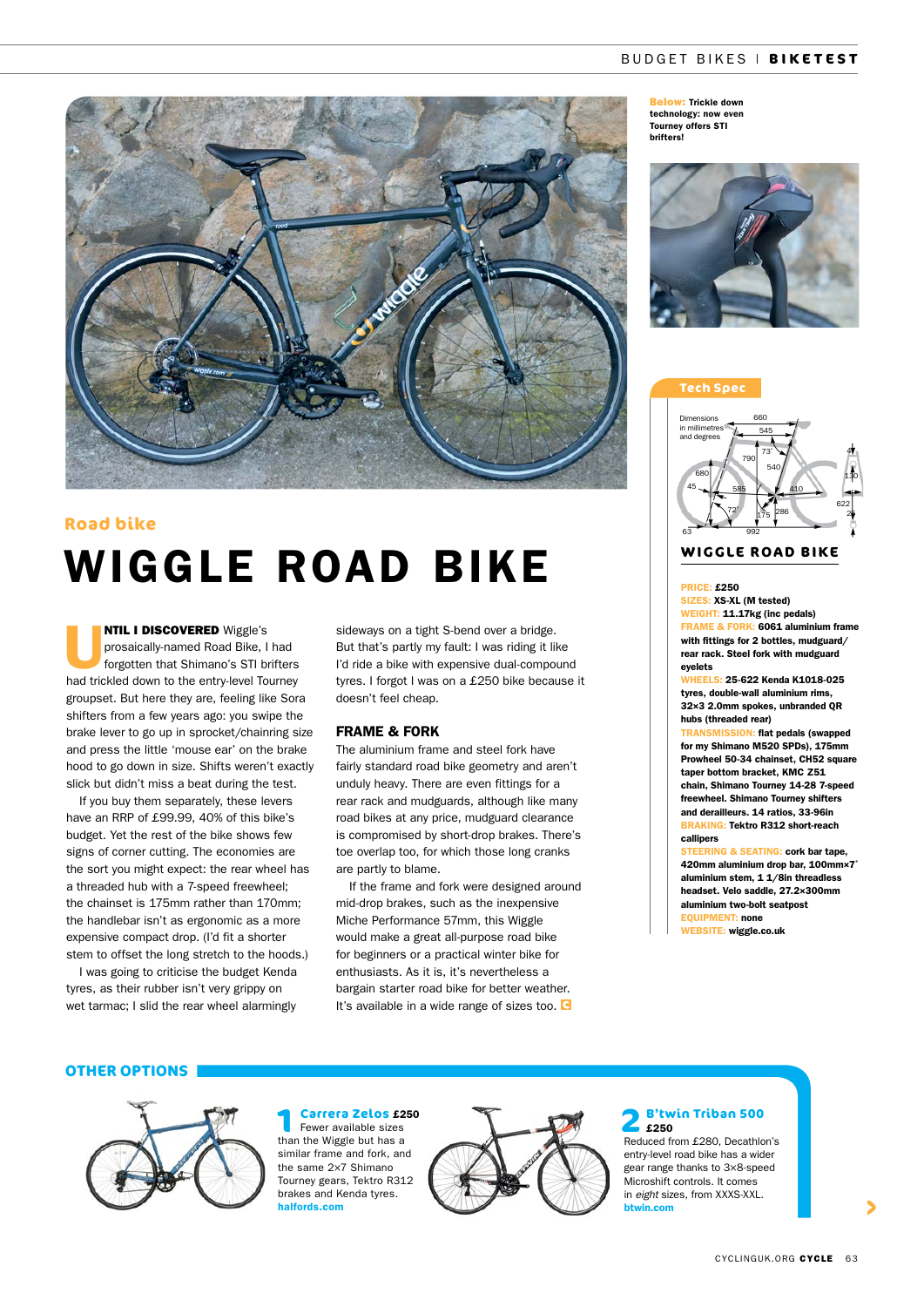# BUDGET BIKES | **BIKETEST**



# **Touring/trekking bike**

# B'TWIN HOPRIDER 300 CITY

**OU CAN'T GET** a drop-bar touring bike for £250. You can get a trekking bike. It's challenging compared to other bike types because the additional equipment – a pannier rack and mudguards, at least – eats into the budget.

Not that you'd know it, looking at this own-brand hybrid from Decathlon. As well as guards and a rack, it has a kickstand and *hub dynamo lighting*. The hub is of unknown provenance but works fine with little resistance, powering a switchable halogen headlight and, until the rear wiring came loose, a Basta lamp on the rack.

The bike's aluminium frame is long in the top tube for a medium. I set the adjustable stem upright more to reduce the reach than to raise the handlebar. If I owned the bike, I'd fit a shorter quill stem. The chain stays are long too, giving more heel clearance for panniers and taking the edge off any jolts from the rear wheel.

The Innova tyres have a touring pattern with a centre rolling strip, and are wide enough for comfort on badly surfaced roads. The sidewalls read '700x38C (40-622)', but my Vernier calliper says they're 35mm.

### FULLY EQUIPPED

They're fitted to wheels with 36 spokes each, which adds strength for commuting or touring. But due to the budget, the rear wheel has a threaded hub. This makes the axle weaker than a freehub's as there's a bigger distance between the dropout and the driveside bearings. For any touring you'd likely do on the Hoprider, it should be fine.

Gearing is 3×7 with twistgrip shifters. It works okay, wanting only a lower bottom gear for loads and/or hills. The Altus rear derailleur will handle a sprocket up to 34T, so it's a shame a Megarange cassette wasn't fitted. That's my only real criticism of what is an outstandingly well-equipped trekking bike.

Below: Hub dynamo lighting – on a £230 bike! – adds commuting and touring convenience







# **B'TWIN HOPRIDER 300 CITY**

# PRICE: £230

SIZES: M-XL (M tested) WEIGHT: 15.6 kg FRAME & FORK: 6061-T6 aluminium frame with fittings for 2 bottles, mudguard, rack, frame lock. Steel fork with fittings for mudguard and dynamo

cable WHEELS: 40-622 Innova tyres, doublewall aluminium rims, 36×3 2.0mm

spokes, unbranded front dynohub, threaded rear hub TRANSMISSION: flat pedals, 170mm

Shimano FC-M131 chainset, 48-38- 28 chainrings, square taper bottom bracket, KMC chain, Sunrace 14-28 7-speed freewheel. Sunrace twistgrip shifters, Shimano Altus rear and Tourney front derailleurs. 21 ratios, 28-94in

#### BRAKING: Alhonga V-brakes

STEERING & SEATING: 600x25.4mm riser handlebar, 90mm adjustable-angle quill stem, threaded headset. Lookin gel saddle, 27.2×350mm micro-adjust seatpost

# EQUIPMENT: Chromoplastic

mudguards, rear rack, kickstand, Trekk Lite 10-lux halogen front light, unknown Basta rear light

WEBSITE: btwin.com

# **OTHER OPTIONS**



**1 Carrera Axle £169**<br>Discounted from £289, this urban mountain bike requires only mudguards and a rear rack to turn it into a tourer. It's a viable MTB too. halfords.com



 **2 Dawes Sahara** £299 Not great value alongside the B'twin, but this UK trekking bike is touring-ready thanks to a fair gear range (3×8 Tourney), a rear rack, and mudugards. dawescycles.com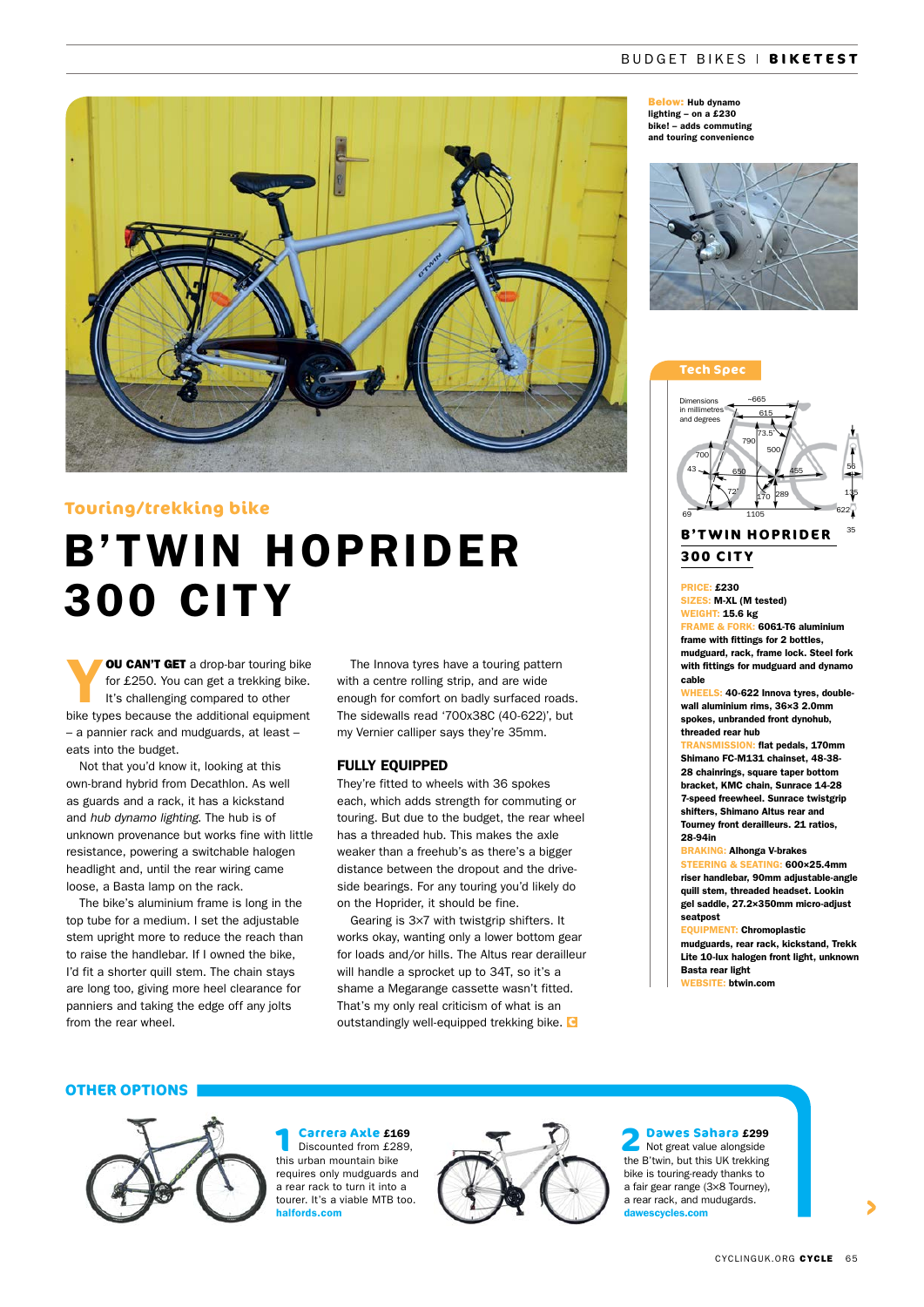# BUDGET BIKES | **BIKETEST**



# **Urban bike**

# ELEPHANT BIKE

**IVE THOUSAND** MailStars didn't end<br>up as scrap when the Post Office<br>abandoned bikes: they were acquired up as scrap when the Post Office abandoned bikes: they were acquired by Krizevac Project, a UK-registered charity. They refurbish the bikes and sell them as Elephant Bikes, donating another Elephant bike to Africa for every one sold.

The name Elephant Bike was chosen not because it's stupendously heavy, although it is, but because of the colour. MailStar-riding park wardens in Malawi's Liwonde National Park discovered that the elephants didn't like Post Office red and gave chase, so the bikes were resprayed green. Problem solved. The ex-MailStars are now shot-blasted and powder coated in the UK, after being stripped down by offenders at HM Prisons who work towards cycle maintenance certificates.

This explains why an Elephant Bike sells for £250 when it would be worth at least twice as much brand new. Everything on the one I tested was in good condition: the drivetrain looked new and the tough

Schwalbe Marathon Plus tyres might have been. The drum brakes weren't but they last for ages and are perfect for a town bike.

# CARGO OPTIONS

The Elephant Bike is essentially a small cargo bike. The steel-tubed rear rack, rated to carry 20kg, is standard. The front parcel tray, also rated to 20kg, is an optional extra that costs £30 with the wicker basket. It's worth getting for convenience. Due to its low trail, the bike also handles better with a bit of weight above the 24in front wheel.

It's very sturdy and should require little maintenance, which is ideal for an urban bike. If you do need to refit the rear wheel, vertical dropouts and a chain tensioner make that easy. I mentioned the weight earlier; I'd fit a 24-tooth sprocket to the 3-speed hub for help on hills. A lower top gear won't matter as the bike's sit-up-andbeg riding position favours stately cycling.

There's a £30 charge for delivery, unless you pick your bike up from Uttoxeter.

Below: Drum brakes offer reliable, all-weather breaking. The 3-speed hub suits flatter areas best



#### **Tech Spec**



# **ELEPHANT BIKE**

PRICE: £250+ (£280 as shown) SIZES: 18 or 22in (tested) WEIGHT: 23.5kg (as shown) FRAME & FORK: Step-through steel frame with 13mm-tube rear rack and optional parcel tray. Steel fork with lamp bracket

EELS: 47-507 (front) & 47-559 (rear) Schwalbe Marathon Plus tyres, aluminium rims (24in front, 26in rear), 36×3 2.3mm spokes, Sturmey Archer X-FD (front) and X-RD3 (rear) hubs **TRAN: platform pedals,** 170mm 42t forged steel chainset, 1/8in singlespeed chain, 20t sprocket, chain tensioner. 3 ratios, 41-73in BRAKING: 70mm drum brakes STEERING & SEATING: 620×25.4mm steel riser bar, 45mm stump-neck quill stem, threaded headset. 31.8×350mm plain seatpost, Selle San Remo roadster saddle

EQUIPMENT: aluminium mudguards, twin-leg kickstand, ding-dong bell, optional (+£30) parcel tray & wicker basket

WEBSITE: elephantbike.co.uk

# **OTHER OPTIONS**



# **1 Retrospec Mantra Fixed/Singlespeed**  £149.99

This simple steel fixie/ singlespeed lacks mudguards but at this price it's affordable to add them. (SKS Raceblade Long?) It comes with two brakes. merlincycles.com



# **2 Revolution Courier 1 16**  £249.99

Spartan aluminium hybrid with 1×7 Shimano Tourney Megarange (14-34) gearing, 700×32C tyres, and Allenheaded wheel skewers. edinburghbicycle.com